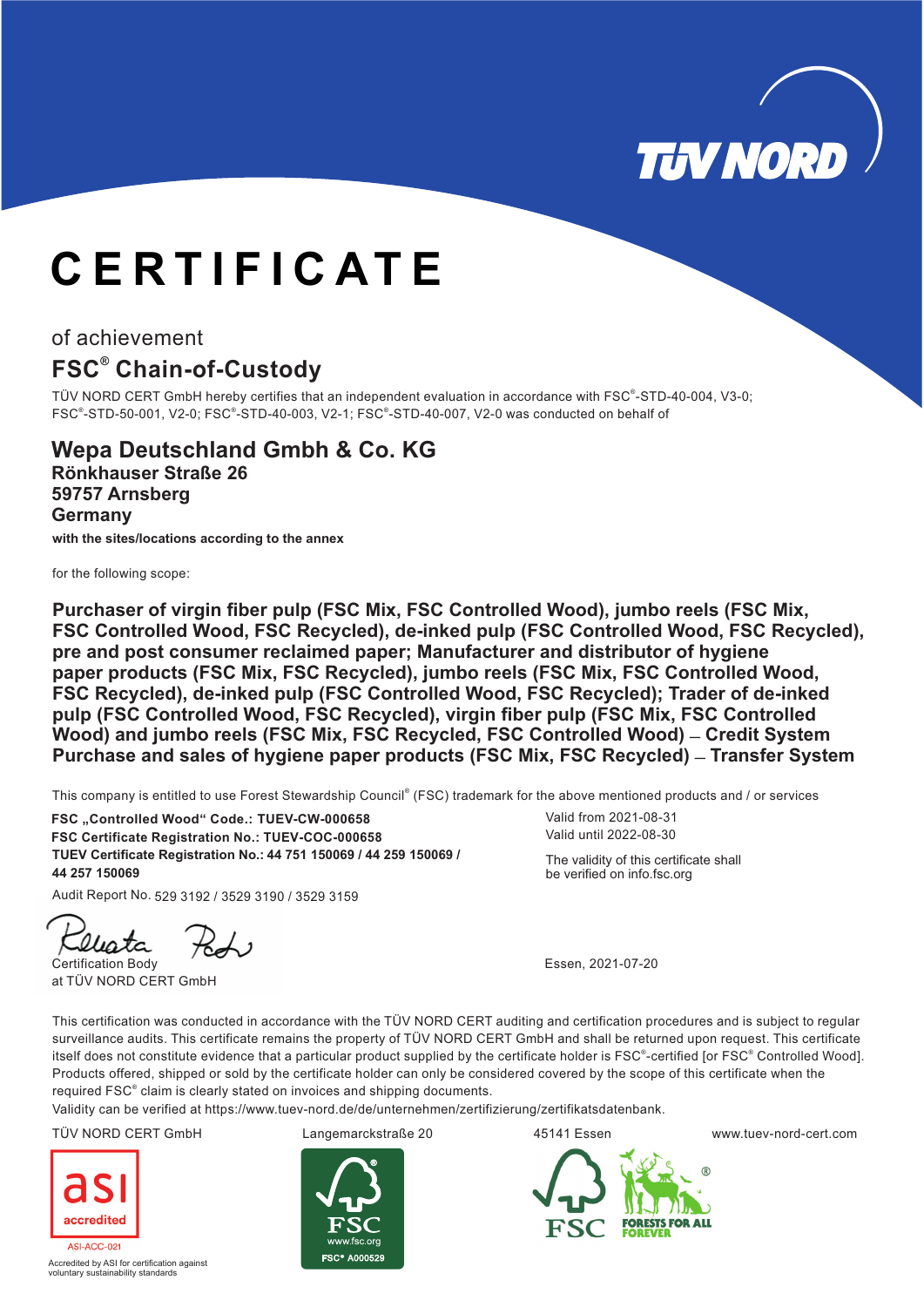**TUV NORD** 

**ANNEX**

to Certificate Registration No.44 751150069 / 44 259 150069 / **44 257 150069 FSC Chain of Custody ®**

**Wepa Deutschland Gmbh & Co. KG Rönkhauser Straße 26 59757 Arnsberg Germany**

| <b>Cert Certificate Registration No.:</b> | Location | <b>Scope</b> |
|-------------------------------------------|----------|--------------|
|-------------------------------------------|----------|--------------|

44 751 150069-001 / 44 259 150069-001 44 257 150069-001

**FSC Controlled Wood Code.:** TUEV-CW-000658-001

**FSC Certificate Registration No.:** TUEV-COC-000658-001

**Wepa Deutschland Gmbh & Co. KG** Rönkhauser Straße 26 59757 Arnsberg **Germany** 

Purchaser of virgin fiber pulp (FSC Mix, FSC Controlled Wood), jumbo reels (FSC Mix, FSC Controlled Wood, FSC Recycled), pre and post consumer reclaimed paper and de-inked pulp (FSC Controlled Wood, FSC Recycled); Manufacturer and distributor of hygiene paper products (FSC Mix, FSC Recycled), jumbo reels (FSC Mix, FSC Controlled Wood, FSC Recycled), de-inked pulp (FSC Controlled Wood, FSC Recycled); Trader of de-inked pulp (FSC Controlled Wood, FSC Recycled), virgin fiber pulp (FSC Mix, FSC Controlled Wood) and jumbo reels (FSC Mix, FSC Recycled, FSC Controlled Wood) ̶Credit System Purchase and sales of Hygiene paper products (FSC Mix, FSC Recycled) - Transfer System

44 751 150069-002 / 44 259 150069-002 **Wepa Deutschland Gmbh & Co. KG** 44 257 150069-002 **FSC Controlled Wood Code.:** TUEV-CW-000658-002

**FSC Certificate Registration No.:**

TUEV-COC-000658-002

Unterm Klausknapp 5 34431 Marsberg-Giershagen Purchaser of virgin fiber pulp (FSC Mix, FSC Controlled Wood), jumbo reels (FSC Mix, FSC Controlled Wood, FSC Recycled), pre and post consumer reclaimed paper, de-inked pulp (FSC Controlled Wood, FSC Recycled); Manufacturer and distributor of hygiene paper products (FSC Mix, FSC Controlled Wood, FSC Recycled), jumbo reels (FSC Mix, FSC Controlled Wood, FSC Recycled), de-inked pulp (FSC Controlled Wood, FSC Recycled); Trader of deinked pulp (FSC Controlled Wood, FSC Recycled), virgin fiber pulp (FSC Mix, FSC Controlled Wood) and jumbo reels (FSC Mix, FSC Recycled, FSC Controlled Wood) ̶Credit System

Purchase and sales of Hygiene paper products (FSC Mix, FSC Recycled) - Transfer System

TÜV NORD CERT GmbH Langemarckstraße 20 45141 Essen www.tuev-nord-cert.com



**Accredited by ASI for certification against** voluntary sustainability standards

Germany





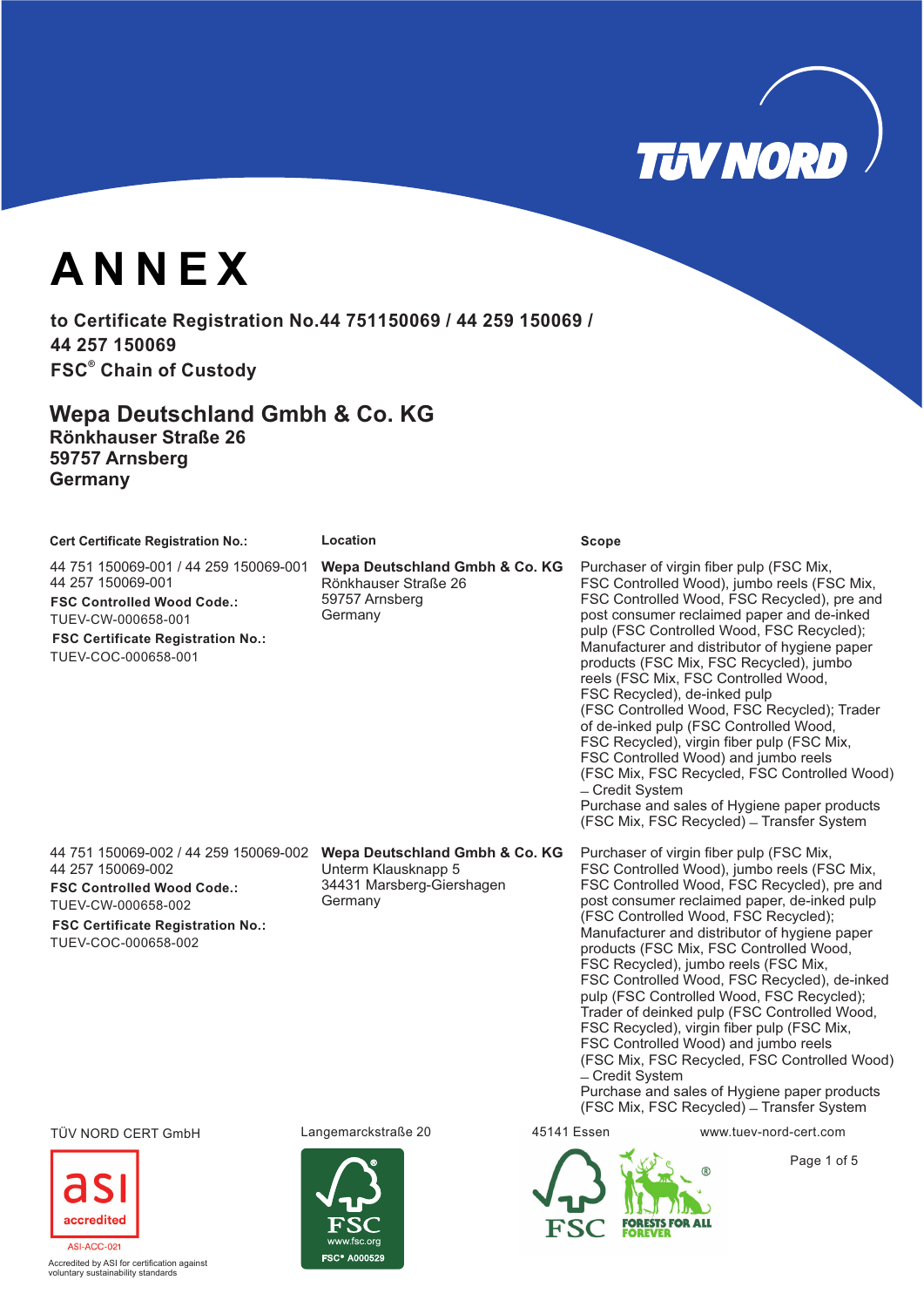

Purchaser of pre and post consumer reclaimed

FSC Controlled Wood), de-inked pulp, jumbo reels (FSC Mix, FSC Controlled Wood,

FSC Controlled Wood, FSC Recycled) and virgin fiber pulp (FSC Mix, FSC Controlled Wood)

Purchase and sales of Hygiene paper products (FSC Mix, FSC Recycled) – Transfer System

(FSC Controlled Wood, FSC Recycled), jumbo reels (FSC Mix, FSC Controlled Wood,

FSC Recycled); Manufacturer and distributor of hygiene paper products (FSC Mix, FSC Recycled), jumbo reels (FSC Mix, FSC Controlled Wood, FSC Recycled); Trader of virgin fiber pulp (FSC Mix, FSC Controlled Wood) and jumbo

Purchaser of virgin fiber pulp (FSC Mix, FSC Controlled Wood), de-inked pulp

(FSC Controlled Wood, FSC Recycled); Manufacturer and distributor of hygiene paper products (FSC Mix, FSC Recycled), jumbo reels (FSC Mix, FSC Controlled Wood, FSC Recycled);

paper, virgin fiber pulp (FSC Mix,

Trader of jumbo reels (FSC Mix,

reels (FSC Mix, FSC Recycled,

FSC Controlled Wood) – Credit System Purchase and sales of Hygiene paper products (FSC Mix, FSC Recycled) – Transfer System

̶Credit System

FSC Recycled) deinked pulp

# **ANNEX**

# to Certificate Registration No.44 751150069 / 44 259 150069 / **44 257 150069**

# **FSC<sup>®</sup> Chain of Custody**

### **Cert Certificate Registration No.: Location Scope**

44 751 150069-003 / 44 259 150069-003 44 257 150069-003 **FSC Controlled Wood Code.:** TUEV-CW-000658-003

**FSC Certificate Registration No.:** TUEV-COC-000658-003

44 751 150069-004 / 44 259 150069-004 44 257 150069-004 **FSC Controlled Wood Code.:** TUEV-CW-000658-004

**FSC Certificate Registration No.:** TUEV-COC-000658-004

44 751 150069-005 / 44 259 150069-005 Wepa Deutschland Gmbh & Co. KG 44 257 150069-005

**FSC Controlled Wood Code.:** TUEV-CW-000658-005

**FSC Certificate Registration No.:** TUEV-COC-000658-005

### **Wepa Deutschland Gmbh & Co. KG** An der B91

**Wepa Deutschland Gmbh & Co. KG**

Gassnerallee 45-47 55120 Mainz **Germany** 

Alter Maienweg 06237 Leuna Germany

An der Zschopau 2 09648 Kriebstein Germany

Purchaser of virgin fiber pulp (FSC Mix, FSC Controlled Wood), de-inked pulp (FSC Controlled Wood, FSC Recycled), jumbo reels (FSC Mix, FSC Controlled Wood, FSC Recycled); Manufacturer and distributor of hygiene paper products (FSC Mix, FSC Recycled), jumbo reels (FSC Mix, FSC Controlled Wood, FSC Recycled); trader of virgin fiber pulp (FSC Mix, FSC Controlled Wood) and jumbo reels (FSC Mix, FSC Recycled, FSC Controlled Wood, FSC Recycled) ̶Credit System

Purchase and sales of Hygiene paper products (FSC Mix, FSC Recycled) - Transfer System

### TÜV NORD CERT GmbH Langemarckstraße 20 45141 Essen www.tuev-nord-cert.com



.<br>Ccredited by ASI for certification against voluntary sustainability standards

COOR ANNAE



Page 2 of 5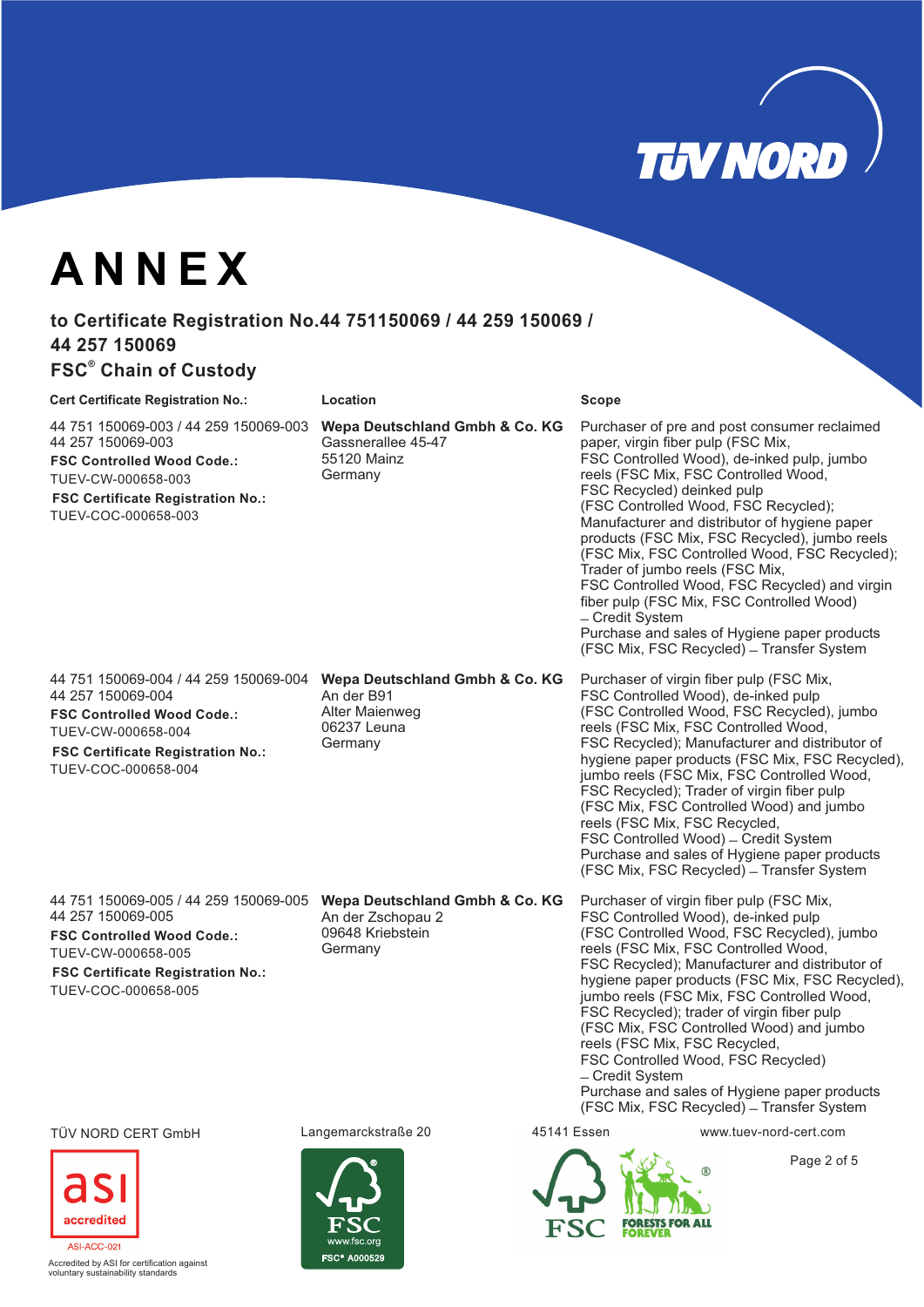

# **ANNEX**

# to Certificate Registration No.44 751150069 / 44 259 150069 / **44 257 150069**

## **FSC Chain of Custody ®**

#### **Cert Certificate Registration No.: Location Scope**

44 751 150069-006 / 44 259 150069-006 44 257 150069-006 **FSC Certificate Registration No.:** TUEV-COC-000658-006

**Wepa Deutschland Gmbh & Co. KG** Rönkhauser Straße 26 59757 Arnsberg **Germany** 

Purchase and sales of Hygiene paper products (FSC Mix, FSC Recycled) - Transfer System

44 751 150069-007 / 44 259 150069-007 44 257 150069-007 **FSC Controlled Wood Code.:**

TUEV-CW-000658-007 **FSC Certificate Registration No.:**

TUEV-COC-000658-007

#### **WEPA France S.A.S. (Site de Lille)** Avenue de l'Europe 59166 Bousbecque France

Purchaser of virgin fiber pulp (FSC Mix, FSC Controlled Wood), de-inked pulp (FSC Controlled Wood, FSC Recycled), jumbo reels (FSC Mix, FSC Controlled Wood, FSC Recycled); Manufacturer and distributor of hygiene paper products (FSC Mix, FSC Recycled), jumbo reels (FSC Mix, FSC Controlled Wood, FSC Recycled); Trader of virgin fiber pulp (FSC Mix, FSC Controlled Wood) and jumbo reels (FSC Mix, FSC Recycled, FSC Controlled Wood) - Credit System Purchase and sales of Hygiene paper products (FSC Mix, FSC Recycled) – Transfer System

**WEPA France S.A.S.** 44 751 150069-008 / 44 259 150069-008 44 257 150069-008

**FSC Controlled Wood Code.:** TUEV-CW-000658-008

**FSC Certificate Registration No.:** TUEV-COC-000658-008

**Werk Troyes** Route Departementale 660 CS 300019 10604 Torvilliers Cedex France

Purchaser of virgin fiber pulp (FSC Mix, FSC Controlled Wood), de-inked pulp (FSC Controlled Wood, FSC Recycled), jumbo reels (FSC Mix, FSC Controlled Wood, FSC Recycled); Manufacturer distributor of hygiene paper products (FSC Mix, FSC Recycled), jumbo reels (FSC Mix, FSC Controlled Wood, FSC Recycled); Trader of virgin fiber pulp (FSC Mix, FSC Controlled Wood) and jumbo reels (FSC Mix, FSC Recycled, FSC Controlled Wood)  $\angle$  Credit System Purchase and sales of Hygiene paper products (FSC Mix, FSC Recycled) ̶Transfer System

### TÜV NORD CERT GmbH Langemarckstraße 20 45141 Essen www.tuev-nord-cert.com



Accredited by ASI for certification against voluntary sustainability standards







Page 3 of 5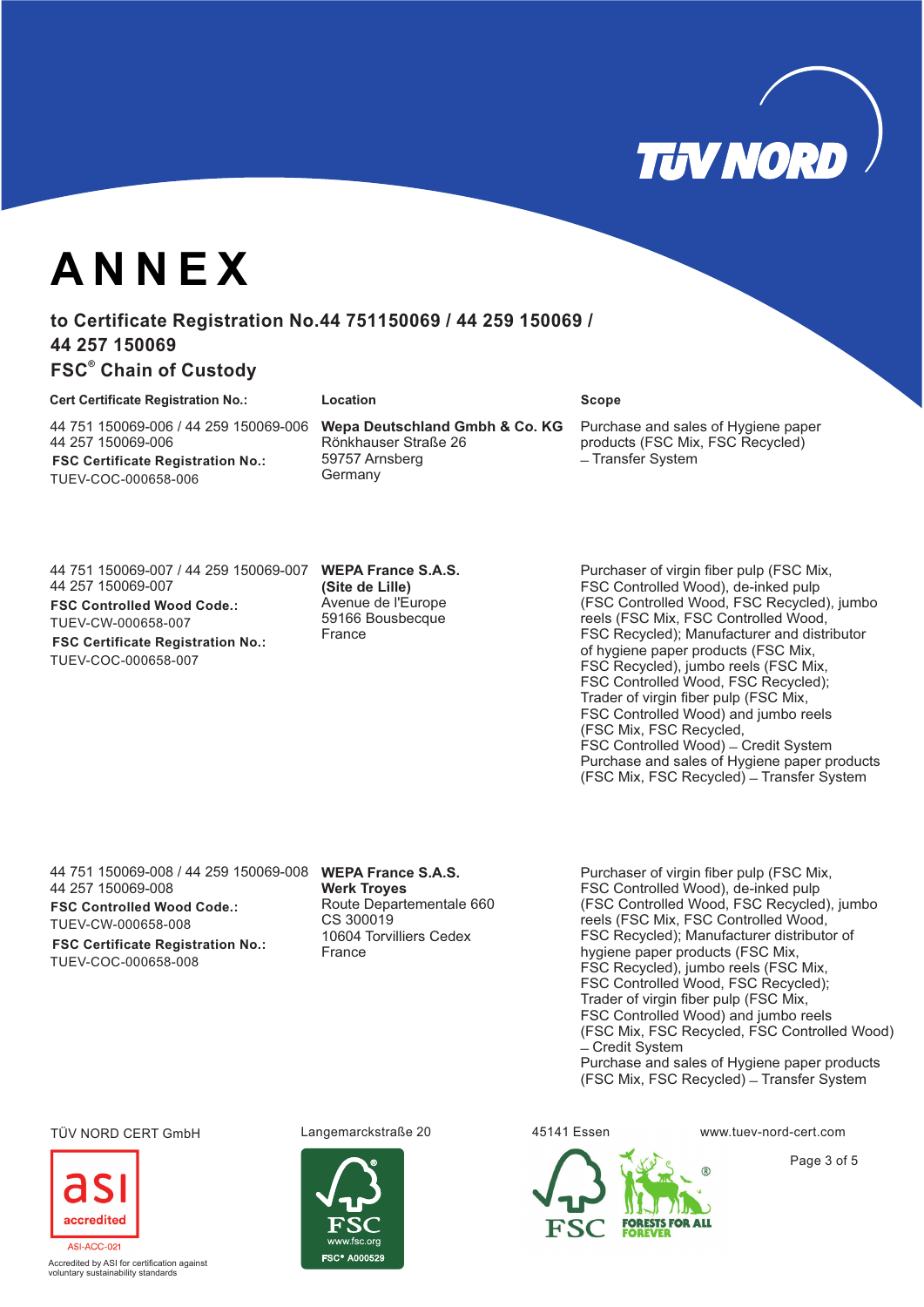

# **ANNEX**

# to Certificate Registration No.44 751150069 / 44 259 150069 / **44 257 150069**

## **FSC Chain of Custody ®**

#### **Cert Certificate Registration No.: Location Scope**

44 751 150069-010 / 44 259 150069-010 44 257 150069-010 **FSC Controlled Wood Code.:** TUEV-CW-000658-010

**FSC Certificate Registration No.:** TUEV-COC-000658-010

44 751 150069-011 / 44 259 150069-011 44 257 150069-011

**FSC Controlled Wood Code.:** TUEV-CW-000658-011

**FSC Certificate Registration No.:** TUEV-COC-000658-011

**WEPA Italia Srl** 44 751 150069-012 / 44 259 150069-012 44 257 150069-012

**FSC Controlled Wood Code.:** TUEV-CW-000658-012

**FSC Certificate Registration No.:** TUEV-COC-000658-012

**WEPA Italia Srl** 44 751 150069-013 / 44 259 150069-013 44 257 150069-013 **FSC Controlled Wood Code.:** TUEV-CW-000658-013

**FSC Certificate Registration No.:** TUEV-COC-000658-013

### TÜV NORD CERT GmbH Langemarckstraße 20 45141 Essen www.tuev-nord-cert.com



.<br>Ccredited by ASI for certification against voluntary sustainability standards

**WEPA Piechowice Sp. z o.o.** ul. Pakoszowska 1B 58-573 Piechowice Poland

**WEPA Italia Srl** Via Contrada Cerasola, 28 03043 Cassino (Frosinone) Italy

Fosso Raletta Via Carlotti, 32 55016 Porcari Italy

**Locàlita Salanetti** Frazione Lunata 55012 Capannori (Lucca) Italy



Purchaser of virgin fiber pulp (FSC Mix, FSC Controlled Wood), jumbo reels (FSC Mix, FSC Controlled Wood, FSC Recycled) and de-inked pulp (FSC Controlled Wood, FSC Recycled); Manufacturer and distributor of hygiene paper products (FSC Mix, FSC Recycled), jumbo reels (FSC Mix, FSC Controlled Wood, FSC Recycled); Trader of virgin fiber pulp (FSC Mix, FSC Controlled Wood) and jumbo reels (FSC Mix, FSC Recycled, FSC Controlled Wood) ̶Credit System Purchase and sales of Hygiene paper products (FSC Mix, FSC Recycled) - Transfer System

Purchaser of virgin fiber pulp (FSC Mix, FSC Controlled Wood), de-inked pulp (FSC Controlled Wood, FSC Recycled), jumbo reels (FSC Mix, FSC Controlled Wood, FSC Recycled); Manufacturer and distributor of hygiene paper products (FSC Mix, FSC Recycled), jumbo reels (FSC Mix, FSC Controlled Wood, FSC Recycled); Trader of jumbo reels (FSC Mix, FSC Recycled, FSC Controlled Wood) – Credit System Purchase and sales of Hygiene paper products (FSC Mix, FSC Recycled) ̶Transfer System

Purchaser of virgin fiber pulp (FSC Mix, FSC Controlled Wood), de-inked pulp (FSC Controlled Wood, FSC Recycled), jumbo reels (FSC Mix, FSC Controlled Wood, FSC Recycled); Manufacturer and trader of jumbo reels (FSC Mix, FSC Recycled, FSC Controlled Wood) – Credit System

Purchaser of jumbo reels (FSC Mix, FSC Recycled FSC, Controlled Wood); Manufacturer and distributor of hygiene paper products (FSC Mix, FSC Recycled); Trader of jumbo reels (FSC Mix, FSC Recycled, FSC Controlled Wood) - Credit System Purchase and sales of Hygiene paper products (FSC Mix, FSC Recycled) - Transfer System



Page 4 of 5